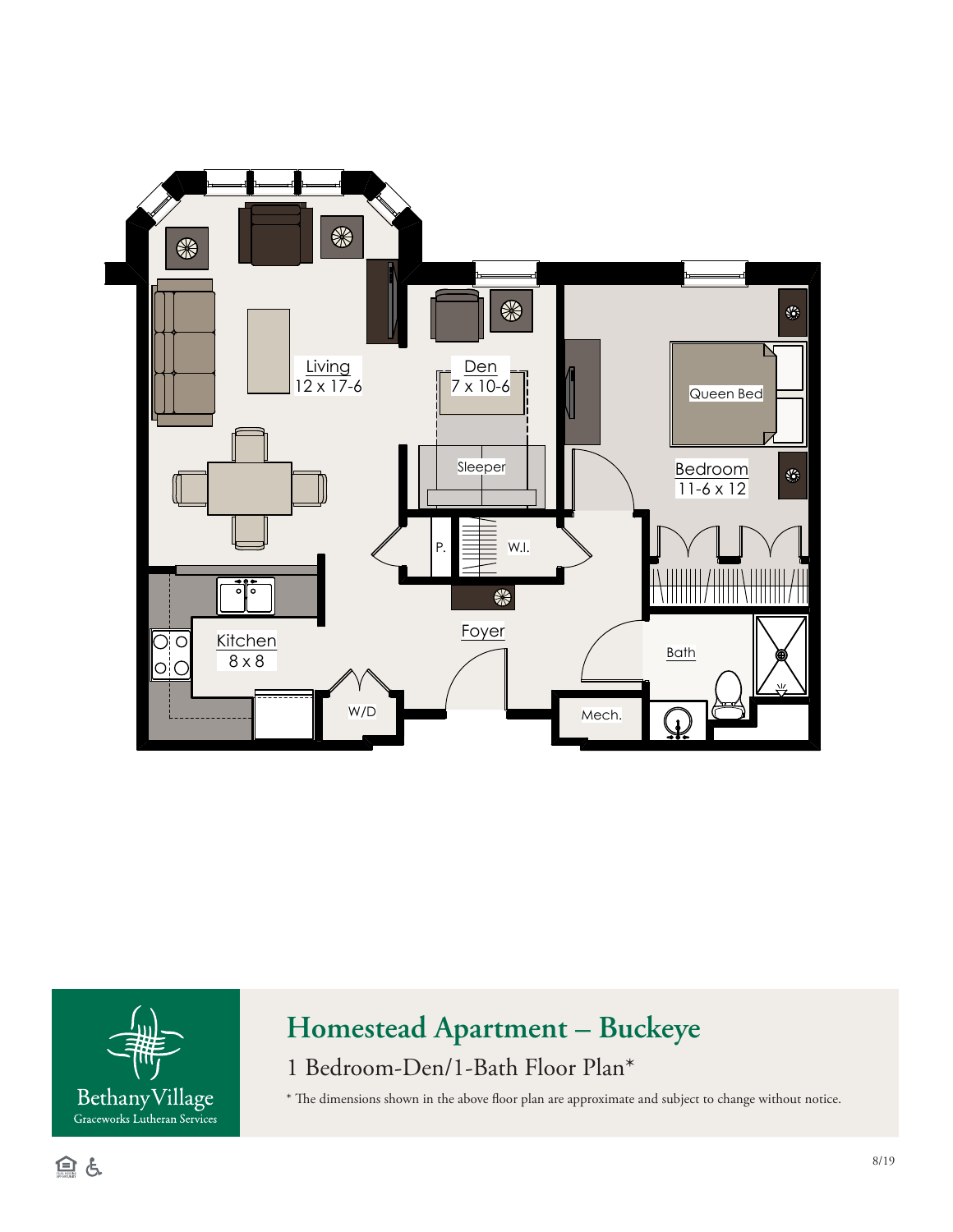



## **Homestead Apartment – Elm**

1 Bedroom Suite/1-Bath Deluxe Floor Plan\*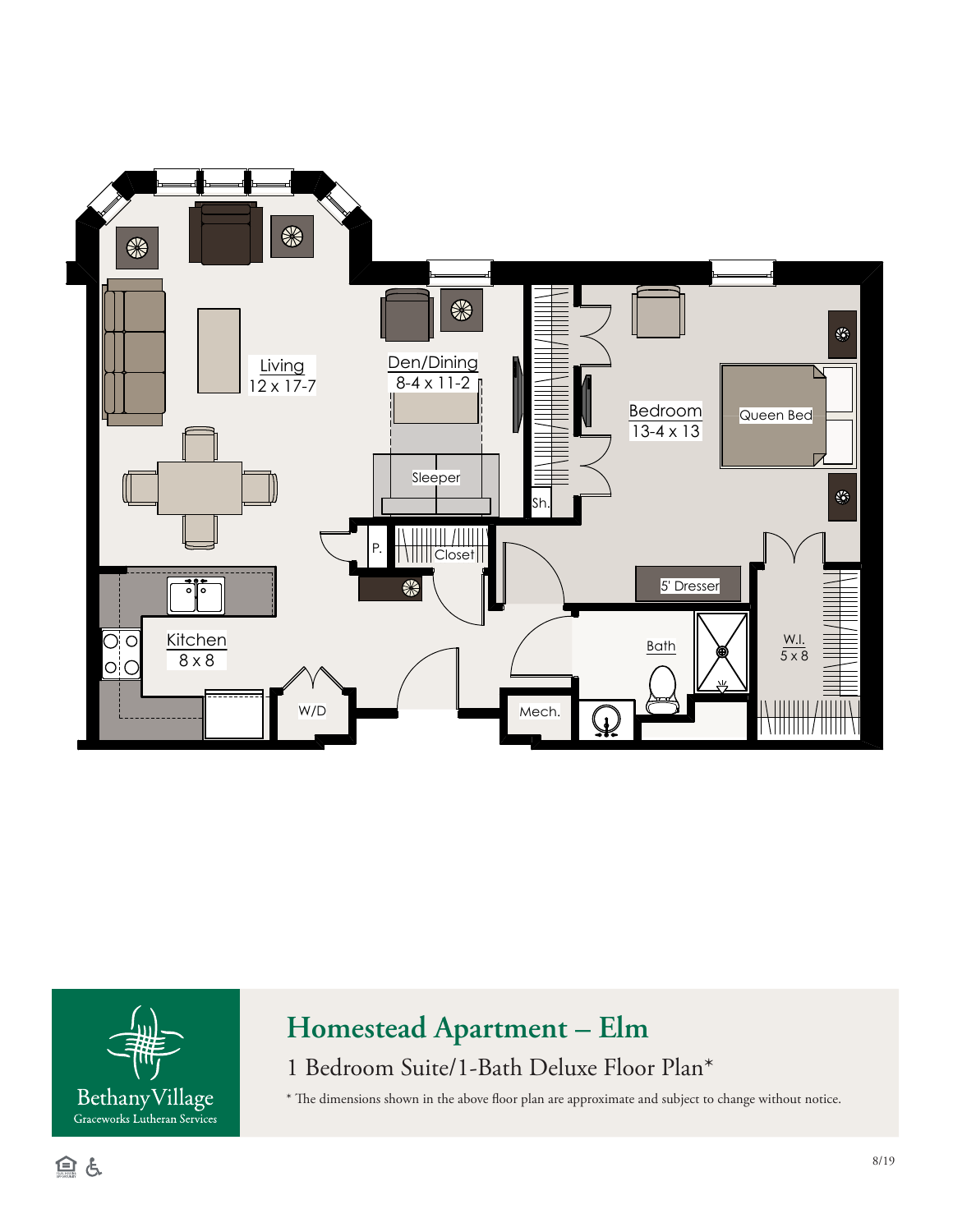



## **Homestead Apartment – Holly**

2 Bedroom/2-Bath Floor Plan\*